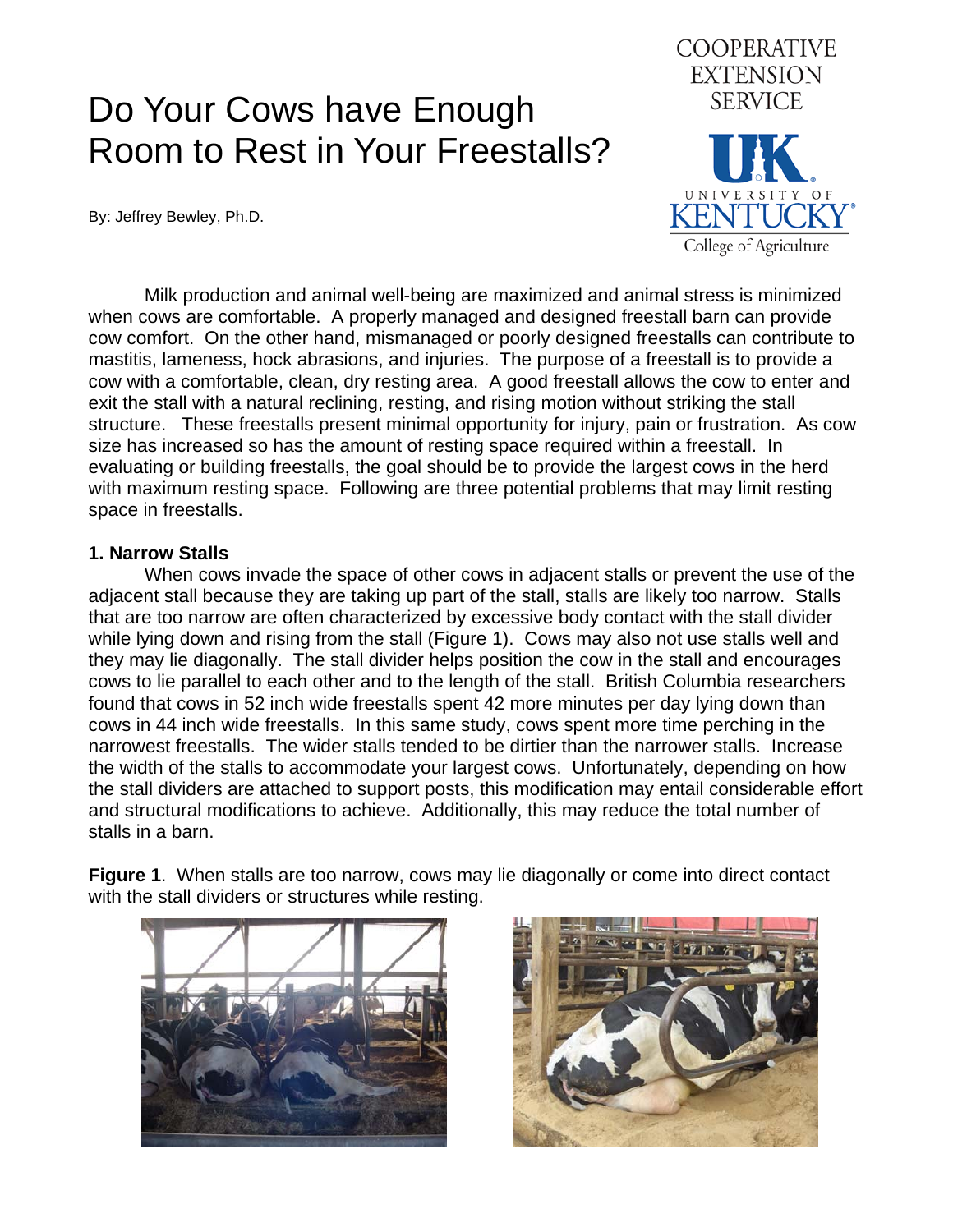## *Take home message: free stalls should be from 44 to 52 inches wide.*

#### **2. Short Stalls**

 The most obvious sign of short stalls is when the cow's rear end hangs over the edge of the curb (Figure 2). This situation may also cause poor stall usage. Short stalls may also be characterized by diagonal standing, lying, and rising and may contribute to perching. Each freestall should provide enough space for the cow to rest with additional space allotted for lunging and bobbing while the cow is getting up. For large frame cows, this equates to a total length of 8 to 9 feet with at least 7 to 8 feet of actual resting space. Stalls may be too short because the actual length of the stall is inadequate or because the neck rail/brisket locator combination has limited the space for the cows to rest. If the stall length problem is related to inadequate forward lunge space, the solutions listed above will apply here also. Stalls facing an outside wall should typically be 10 feet long. Moving the brisket board and/or neck rail forward may increase the amount of resting space available to cows. Producers may consider adding additional concrete to the rear of the stall to increase the length of the stall. One precaution for this strategy is to be sure not to create cow traffic problems through narrow alleys. Alleys should be 8 to 10 feet wide.

### *Take Home Message: Freestalls should be long enough to provide 7 to 8 feet of actual resting space.*

**Figure 2.** When cows do not have enough space to lie down, they may be found lying diagonally in stalls or "half-in, half-out" with the front part of their body on the stall surface and rear part of the body in the freestall alley.





#### **3. Brisket Locator/Board Position and Size**

 When the brisket board is placed too close to the curb, diagonal resting may occur. If cows do not have enough space to lie down because the brisket board is too far back, hock injuries may be observed. Moreover, this situation can lead to perching just as an improperly placed neck rail does. If the brisket locator is placed too far forward, cows may become trapped while rising from the stall. Additionally, excessive manure and soil may be deposited in the rear of the stall. If the brisket board extends more than 6" above the stall surface, it may actually block forward lunging as the cow rises from the stall and prevent them from extending their front legs forward during the rising motion. Abrasions on the inside of the cows' front legs may be observed if the brisket board is too high or has rough edges. The brisket locator keeps the cow from moving forward while resting and helps position the cow in the stall and preserve forward lunge space. It also provides a bracing point for cows as they